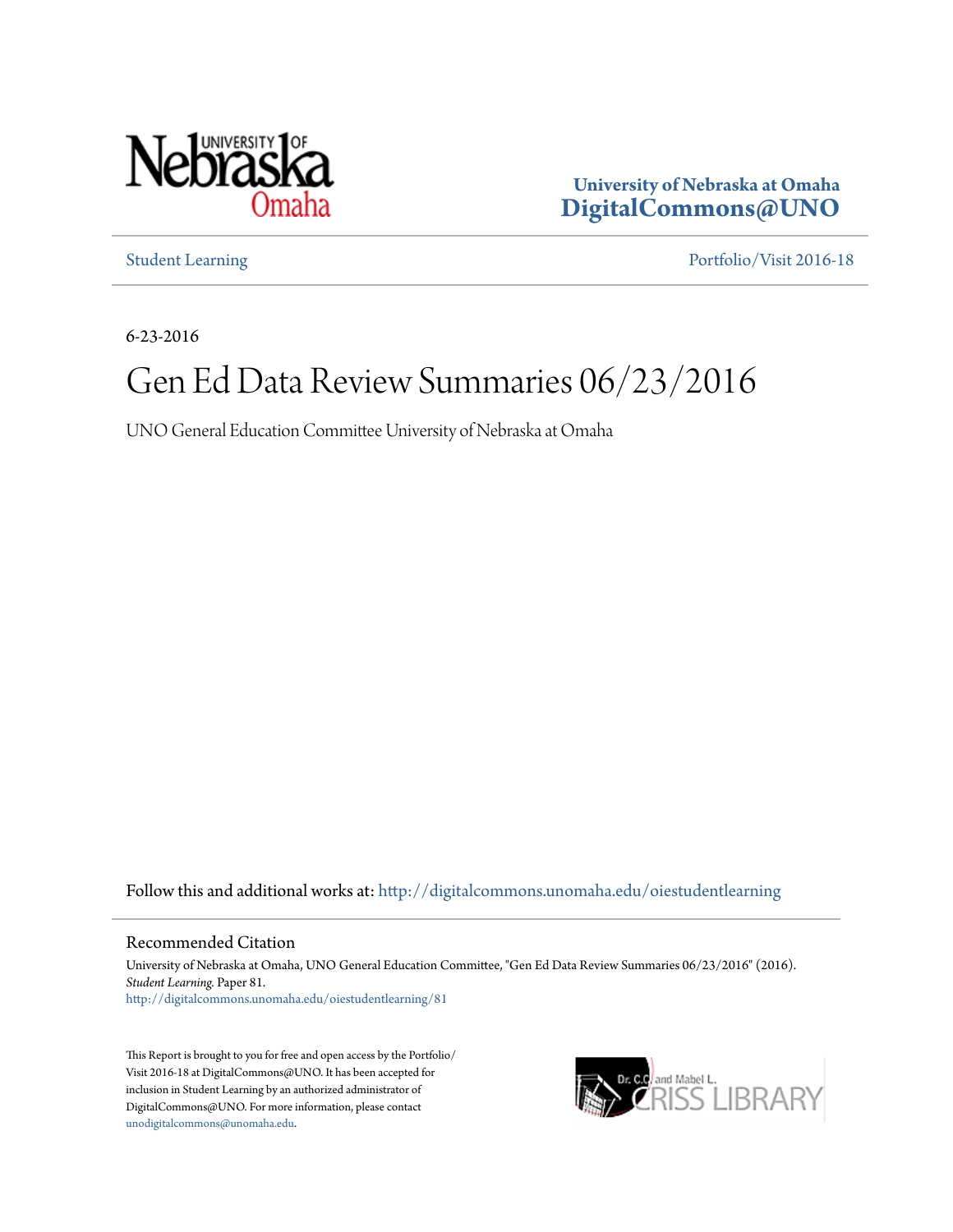# *Math*

*SLO input:*

- Grade distribution in 1310 (fall 2015) is: ABC's @ 69%; DFW's @ 31%
- They have a final examination which provides information specific to sub-skills
- Basically, for the final exam, approx. 70% of the students passed the first time; then a number who failed it, re-took it and did better
- N of test-takers, is 571; 16 course sections

# *Survey input:*

- 91% of incoming freshman report having taken Algebra II
- Students coming to UNO have a 68% algebra proficiency (NESA)
- Entering confidence level varies from 25.5% (CIRP) to 69.4% (NSWS)
- Student views of their skills would appear to improve over time
	- o Think critically: 73.4 to 80.5 to 81.3%
	- o Analyze numerical/statistical info: 43.7 to 59.3 to 60.8%

# *Course Evaluations input:*

• Lowest among the three areas: Communication, Composition, Math

#### *CLA+:*

- Analysis and Problem Solving:
	- o Freshmen distribution: 1=1%; 2=18%; 3=45%; 4=30%; 5=6%; 6=0%
	- o Senior distribution: 1=1%; 2=11%; 3=49%; 4=34%; 5=3%; 6=3%
- Scientific and Quantitative Reasoning:
	- o Freshman mean score =517
	- o Senior mean score = 559

#### *Sequential Learning Analysis:*

- Good performance (based on grade awarded) in Pre-Intermediate Algebra appears to correspond with good performance in Intermediate Algebra and College Algebra.
- Good performance (based on grade awarded) in Intermediate Algebra appears to correspond with good performance in College Algebra and other courses (for those who continue in math).
- Good performance (based on grade awarded) in College Algebra appears to correspond to good performance in other math courses (for those who continue in math).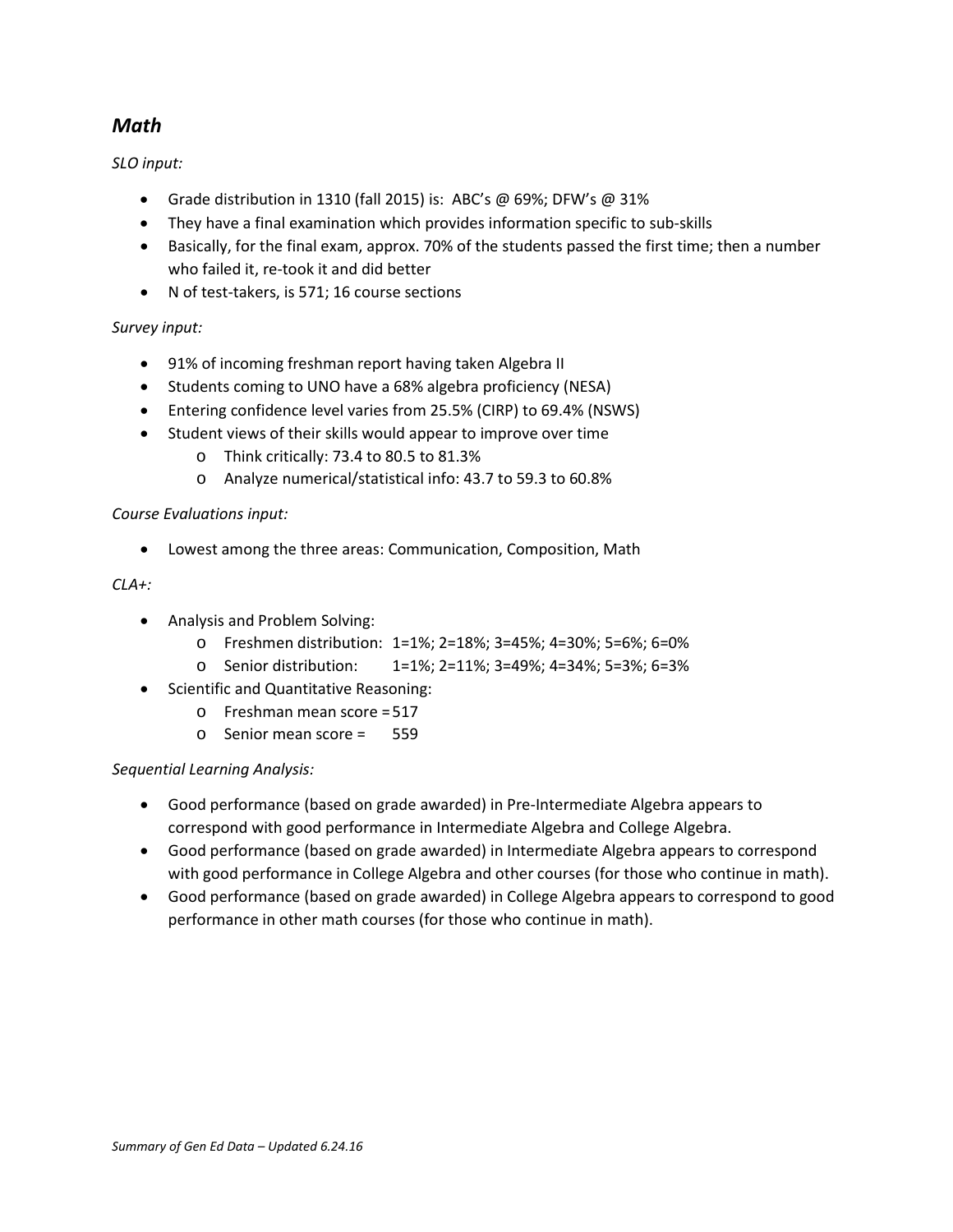# *Writing/Composition*

# *SLO input:*

- In Fall 2015, they rated a sampling of student work (103 papers) from 12 class sections of Composition II
- Wholistic Scoring options from 2-10. Actual range of scores awarded was 2-9.
- Mean score was 5.47. The faculty acknowledge they are not pleased by this outcome
- They analyzed faculty status and delivery and see no differences.
- The scoring for these papers does not correspond well with grades awarded
- They have generated a number of recommendations.

# *Survey input:*

- Students coming to UNO have a 76% proficiency in writing (NESA)
- Entering confidence level varies from 41.1% (CIRP) to 75% (NSSW)
- Satisfaction with UNO impact on their ability would appear to improve over time: 64.4 to 69.9 to 74.1%

# *Course Evaluation input:*

• Second among the three areas: Communication, Composition, Math

# *CLA+:*

- Writing Effectiveness:
	- o Freshmen distribution: 1=1%; 2=17%; 3=43%; 4=31%; 5=8%; 6=0%
	- o Senior distribution: 1=0%; 2=9%; 3=45%; 4=42%; 5=1%; 6=3%
- Writing Mechanics:
	- o Freshmen distribution: 1=0%; 2=8%; 3=42%; 4=45%; 5=6%; 6=0%
	- o Senior distribution: 1=0%; 2=5%; 3=20%; 4=68%; 5=5%; 6=1%

#### *Sequential Learning Analysis:*

- Good performance (based on grade awarded) in Comp I appears to correspond with good performance in Comp II
- There is a significant number of people who have good performance in Comp 1 who take no later English classes (and do not move on to Comp II)
- Of those who take Reading Strategies as a first English course and perform well, the majority go on to perform well in Comp I and Comp II
- Of those who take ESL I as a first English course and perform well, about equal percentages go on to ESL II, Comp I, and Comp II – and perform well. Again, a portion of that group take no more English
- Of those who take ESL II as a first English course and perform well, most go on to Comp I and Comp II and perform well.